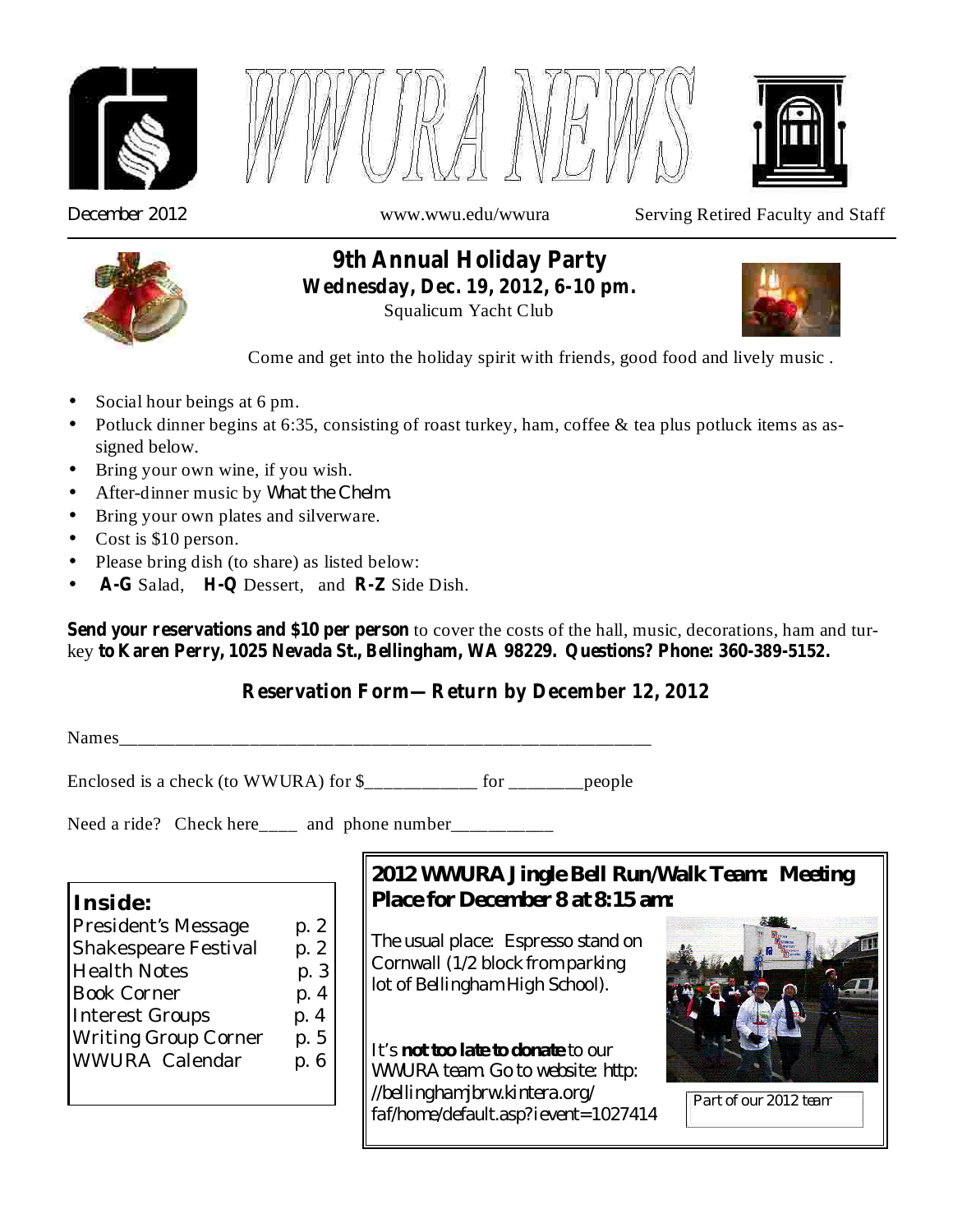

## **PRESIDENT'S LETTER**

Greetings,

Brrr…"Button up your overcoat…" Now that we've had our first nippy

frost, it's time to roll up our sleeves and prepare for the holiday season ahead. And before you get overscheduled, be sure to put WWURA's Holiday Party on your calendar.

WWURA celebrates the Season with our Annual Holiday Party at the Squalicum Yacht Club on Wednesday, December 19, at 6:00 p.m. with all the trimmings. (See the Holiday Party Invitation in this Newsletter). Music! Music! Music! We'll be entertained by What the Chelm - an old favorite music combo.

To fully enjoy your WWURA membership, consider joining one of our vibrant interest groups: Book Group, Bridge Group, Informal Dining (simply delicious), Opera Group, Skiing—and if you're a gung-ho writer—forming a second Writers' Group (first group is closed because of size limitations).

Kathy Whitmer leads her final departure with WWURA folks on December 2, heading for another glorious Danube Holidays Market Trip. They'll be traveling on the AmaWaterways, reportedly the "Best River Cruise Line" in the travel industry. The highlight feature of this journey is that it marks the 50<sup>th</sup> anniversary of Kathy's first European Christkindlmarkt visit. Bon voyage everyone!

Burl and I are looking forward to meeting and greeting old friends at our "Ho-Ho-Ho" Party coming up soon. Until then, be well, stay warm and button up your overcoat.

- Nanette Davis

# **for the Travelogue featuring China Save the Date - January 16th**

To be presented by: Margaret Loudon, Mary Jo Lewis, and Gail and Marty Haines

## **WWURA Travel News**

#### **OREGON SHAKESPEARE FESTIVAL ASHLAND 2013**

WWURA is planning a trip to the Oregon Shakespeare Festival, April 30 - May 3, 2013 if there is enough interest. There is a very good choice of plays at that time. We would have the opportunity to see at least four of the following plays:

by William Shakespeare - a contem-*King Lear* porary staging of Shakespeare's greatest tragedy.

by Shakspeare..." *The Taming of the Shrew* a surprising love story that dares to ask what roles we play."



- "Lerner and Loewe's efferves-*My Fair Lady* cent adaptation of Bernard Shaw's *Pygmalion* is one of the most exquisite musicals ever written. This intimate, two-piano version, approved by composer Frederick Loewe, promises to illuminate the story in ways you haven't heard before."

by August Wilson - his "searing por-*Running* trait of African-American life in the '60's tells a complex story of the inner lives of ordinary people at a turning point in American history."

by Tennessee Wil-*A Streetcar Named Desire* liams - "Southern aristocrat Blanche down on her luck, is reduced to living with her sister Stella and Stella's pugnacious husband, Stanley in a tiny tenement apartment." This scenario sets them up for an epic battle in William's Pulitzer Prize- winning classic.

If you are interested in going to Ashland on this trip, please either call or email Barb Evans, 650- 9724 or <br/>barbandhoward@comcast.net> as soon as possible. It should be a great opportunity to see some very good theater.

-2-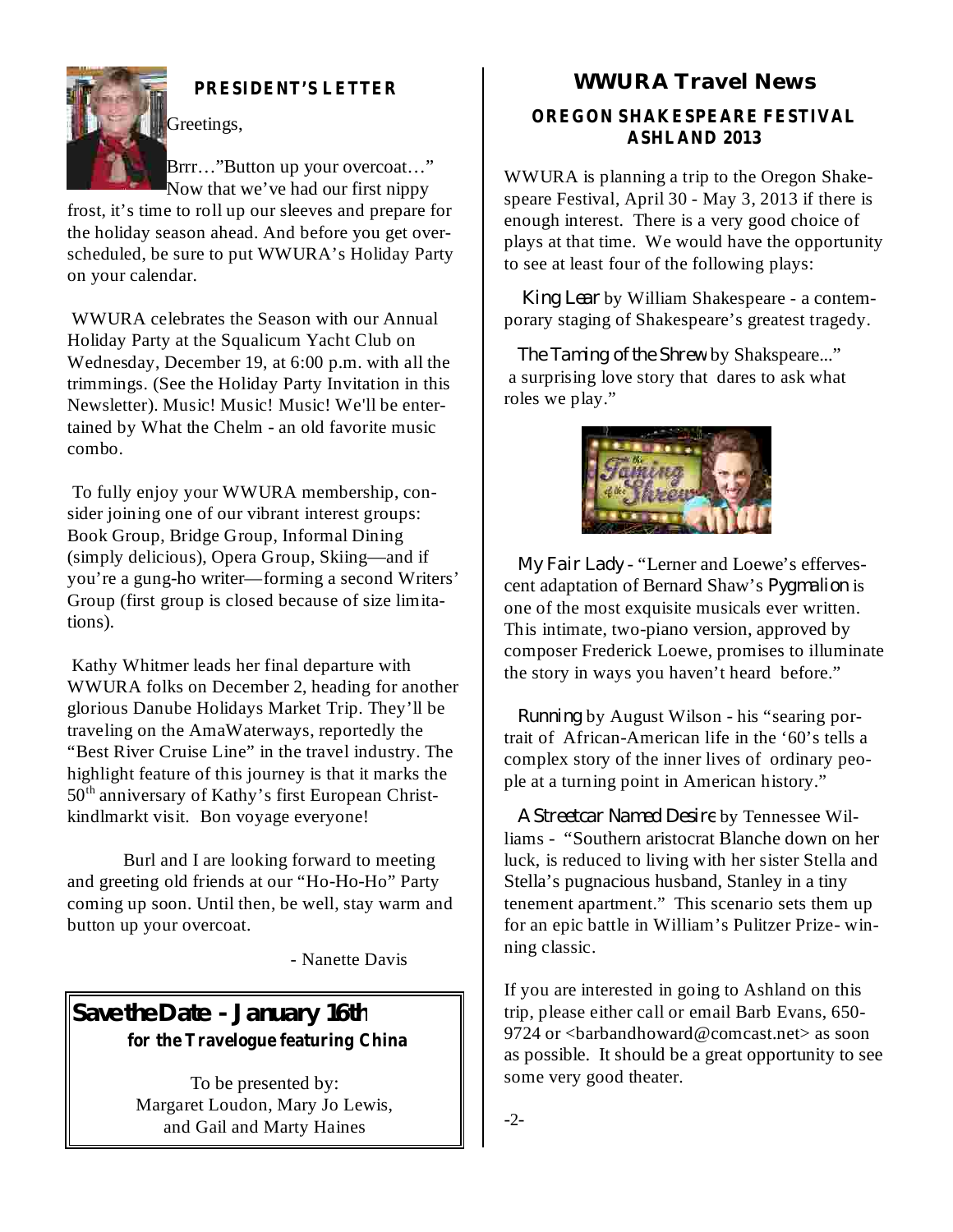#### *December 2012 Health Notes by Evelyn Ames Laughter and Your Health!*

"Laughter, *n*. An interior convulsion, producing a distortion of the features and accompanied by inarticulate noises. It is infectious and, though intermittent, incurable." Bierce, *The Devil's Dictionary*, 1911.



"Go ahead and give it a try. Turn the corners of your mouth up into a smile and then give a laugh, even if it feels a little forced. Once you've had your chuckle, take stock of how you're feeling. Are your muscles a little less tense? Do you feel more relaxed or buoyant? That's the natural wonder of laughing at work." http://www.mayoclinic.com/health/stress-relief/SR00034/NSECTIONGROUP=2

In the past few decades, researchers have investigated (albeit with small groups) the effects of laughter on health. Some short term benefits include enhancement of oxygen-rich air, stimulation of the heart, lungs, and muscles, and increases of endorphins in the brain (http://www.mayoclinic.com/health/stressrelief/SR00034). Other short term effects include activation and relief of the stress response and soothing physical symptoms of stress. Long-term effects are thought to be related to an improved immune system (positive thoughts release neuropeptides), an increase in personal satisfaction, and relief of pain. "Laughter may ease pain by causing the body to produce its own natural painkillers. Laughter may also break the painspasm cycle common to some muscle disorders" http://www.mayoclinic.com/health/stress-relief/SR00034. People in pain or discomfort report a lessening of the discomfort when they laugh!

Cardiologists at the University of Maryland Medical Center in Baltimore found "that people with heart disease were 40 percent less likely to laugh in a variety of situations compared to people of the same age without heart disease" (http://www.umm.edu/features/laughter.htm. "We don't know yet why laughing protects the heart, but we know that mental stress is associated with impairment of the endothelium, the protective barrier lining our blood vessels. This can cause a series of inflammatory reactions that lead to fat and cholesterol build-up in the coronary arteries and ultimately to a heart attack." A significant finding was that "people with heart disease responded less humorously to everyday life situations…and they generally laughed less, even in positive situations, and they displayed more anger and hostility" (http://www.umm.edu/features/laughter.htm#ixzz2CKr5NZWH).

According to Provine (author of *Laughter: A Scientific Investigation*), the "definitive research into the potential health benefits of laughter just hasn't been done yet" (http://www.webmd.com/balance/features/giveyour-body-boost-with-laughter). Studies have been small and the researchers may have had a bias of wanting to prove that laughter has benefits. Provine states that "laughter is social, so any health benefits might really come from being close with friends and family, and not the laughter itself." "Provine has found that we're thirty times more likely to laugh when we're with other people than when we're alone. People who laugh a lot may just have a strong connection to the people around them. That in itself might have health benefits."

Further explanation of the physical effects on the body (e.g., blood flow, blood sugar levels, immune response, and relaxation and sleep) can be found at http://www.webmd.com/balance/features/give-yourbody-boost-with-laughter. Check out this site, http://www.mayoclinic.com/health/stress-relief/SR00034, for how to improve or gain a sense of humor:

From A Cowboy's Guide to Life by Texas Bix Bender: "Don't Squat With Yer Spurs On!"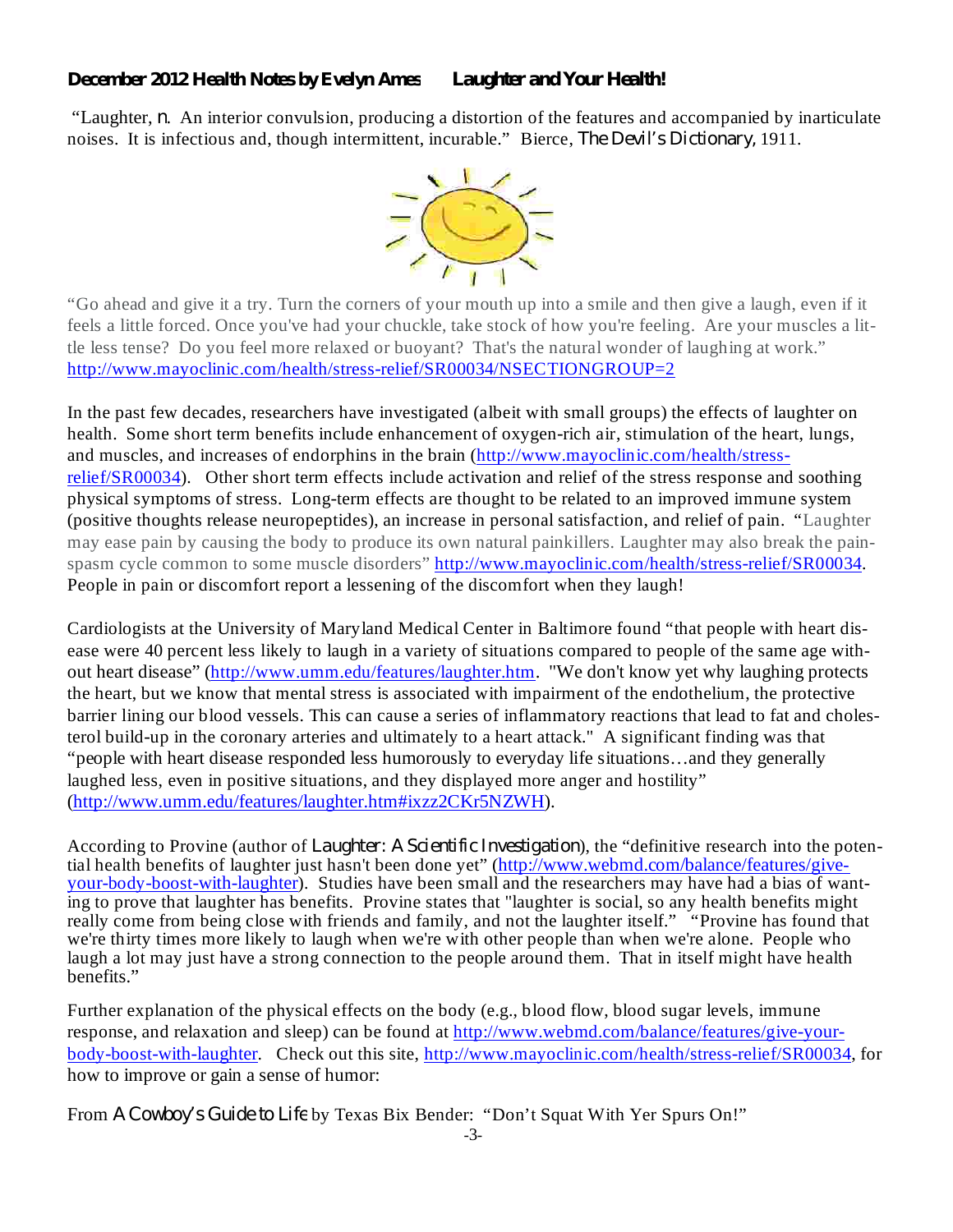#### **December Interest Groups**

If you are interested in one of the groups please call or email the contact person.

**BOOK GROUP** --Donna Rochon, 360-647-2301,<djrochon1@comcast.net> Meets the 3rd Tuesday of the month at Barbara Davidson's, 806 17th Street. We will meet December 18 at Barbara Davidson's, 806 17th Street. We did not meet in November so books have shifted ahead one month.

December's book is *Between the Woods and the Water* by Patrick Leigh Femor January's book is *World Without End* by Ken Follett

**BRIDGE GROUP**--Nicholas Bullat, 360-676-1156, <gnbmaestro@gmail.com> Meets the 4th Tuesday of the month at member's homes. We will not meet in December, but will meet January 22nd at Barb Evans, 622 Everglade Rd.

**INFORMAL DINING --** Janet Berg, 360-733-4654, <janetlila@hotmail.com> Meets in small groups each month at member's homes. We will not meet in December, but expect a call from your host in January.

**OPERA GROUP**--Evelyn Ames, 360-734-3184, <Evelyn.ames@wwu.edu>.

Call Evelyn if you need a ride. December 1, Mozart's *La Clemenza di Tito* December 8, *Un Ballo in Maschera* December 15, *Aida* Information on venues is in the September newsletter.

**SKIING** - Charlie Way, 360-734-0649,<cbway@aol.com> Skiing usually starts in January depending on the weather and Mt. Baker Ski Area is now open!

**WRITER'S GROUP** - Evelyn Wright, 360-676-0227, <ewright410@comcast.net> Meets twice a month. The groups are kept small so there is time for reading and critiquing each other's work. The first group is now closed, but if you are interested, please call Evelyn and discuss starting a second group.

## **Book and Film Corner by Lynne Masland**

With *Downton Abbey* beginning its third series in January on KCTS-TV, we'll see how the Abbey's household fares in the aftermath of World War I. Will the spirit of democracy and equality upset the balances between upstairs and downstairs? Above all, will Lady Mary marry Matthew? While waiting to find out, revisit the hilarious world of P.G. Wodehouse's Bertie Wooster and the inimitable Jeeves. Among the many classics are and *The Code of the Woosters, Very Good, Jeeves, Right Ho, Jeeves, Carry On, Jeeves.* Be ready to laugh.

From my sister-in-law comes a recommendation for books by British humorist/fantasy novelist Tom Holt. Among her favorites, *Expecting Someone Taller* is a humorous sequel of sorts to Wagner's epic opera cycle, *Der Ring des Nibelungen* (or *The Ring of the Nibelung*), but is primarily set in contemporary England. The hapless auction clerk Malcolm Fisher accidentally runs over a badger one night. The badger turns out to be the giant Ingulf and the adventures begin. In Holt's second book, Who's Afraid of Beowulf, the discovery of a ancient Viking burial ship filled with a horde of Viking warriors leads to a quest to defeat an evil sorcerer and other enemies including Esso petrol cards and a BBC film crew.

Enjoy your winter reading during the holidays!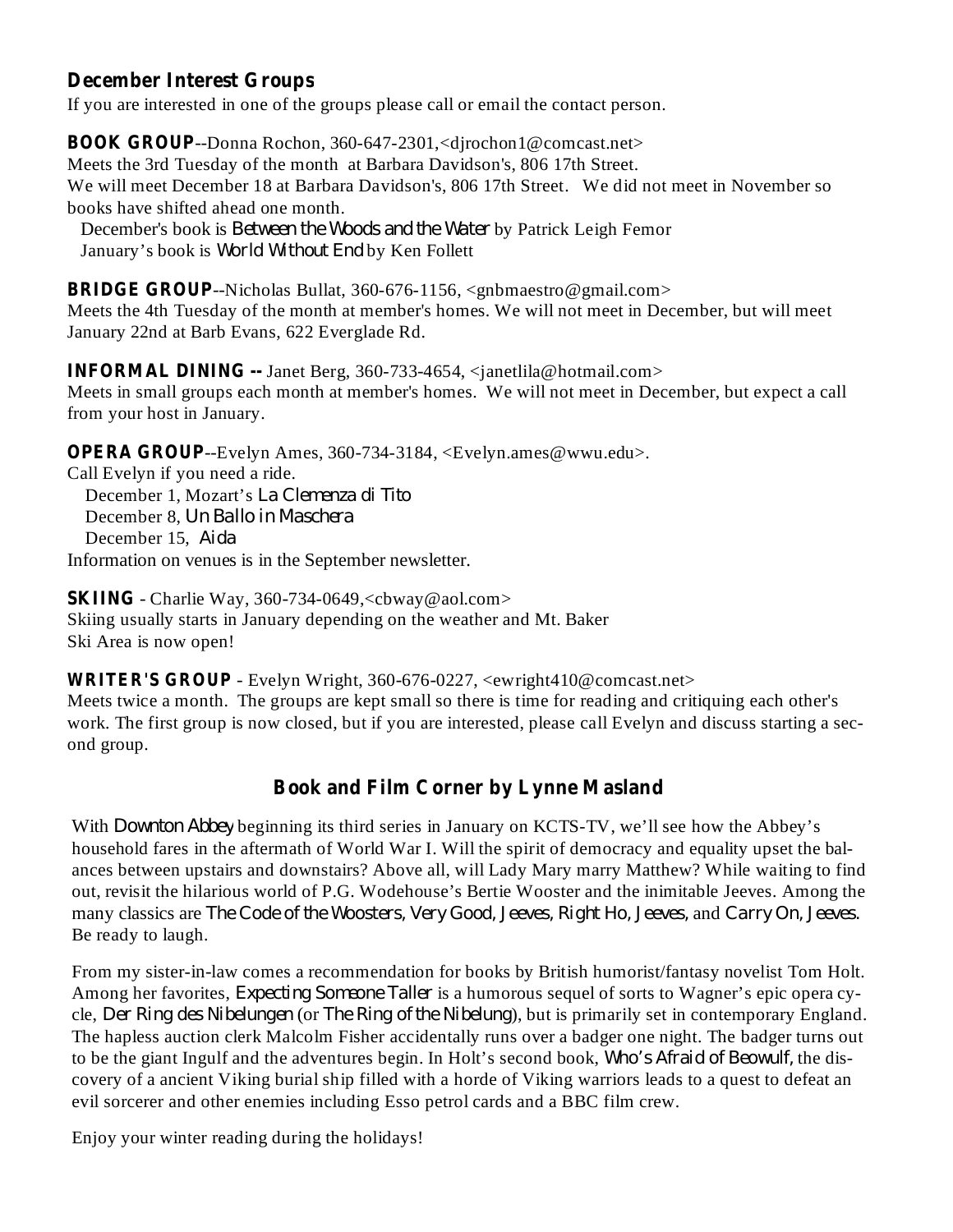**Writing Group Corner:** Writing Group members are sharing some of their work with newsletter readers. Troy Faith Ward, a retired minister, offers a message of gratitude in keeping with the holiday season.

## **A Triple Dip of Gratitude Troy Faith Ward**

I'm thankful for time, as a retiree, to make long lists of things I'm thankful for. I start with the"biggies:" Assurance of God's love, health, family, friends, food shelter, a warm bed… Those things make my heart swell and the world shine, even when the sun doesn't. As my hand pulls my heart at breakneck speed down the page making sub-lists my mood lightens to downright giddiness. Giggles invite favorite indulgences to shed their heavy cloak of guilt and leap onto the page.

As a new retiree in the fall of 2010 my lists were filled with advantages of life back in Bellingham after an absence of 8.5 years. One evening an old friend and I renewed a cherished experience, attending a reflective prayer service together. Hardly out the church door, an ice cream attack hit me like a cavorting calf. "Let's go to Mallard's. I'm buying."

We made our flavor selections, she of strawberry and I of coconut chocolate chunk with almonds, "in a dish, please." See, I did show some restraint - no matter that the fragrance of freshly made waffle cones was driving me crazy. We chose the only small table available and began our heavenly repast. Ambrosia indeed! The first bite of this real ice cream had begun to paint a scene of comforting nostalgia. Observing our table neighbors brought the scene to life.

Enhancing the all-round good feeling of wholesomeness was the group next to us, two dads with three young children. Marie remarked on the total absorption and skill with which the youngest girl, about four years old, kept control of the creamy mound threatening to escape her tongue.

Marie finished her serving in a respectfully savoring "this is too good to put my spoon down"amount of time. I had to eat slowly in deference to cold-sensitive teeth. When her bowl was empty, I offered, "I can finish this on the way home." She had work early the next morning.

Chatting all the time, we walked past the bussing bin where I watched Marie place her bowl and spoon. In the car, I put my ice cream in my lap to fasten my seat belt. Looking down I noticed. "Oh, I carried out their spoon. Guess I'm not used to real dishes. Oh, well, let's just go, I'll bring it back next time." (Lurking just below the level of consciousness, I glimpsed an excuse to come back soon.)

We were halfway home when, as I raised the bowl toward my face for another bite, another light bulb came on in my ice cream-sedated brain. "Hey, the bowl is also not disposable!" Never mind. Now I'd really have to make a trip back soon.

Often positive consequences hide in mistakes. This one raised my "green" consciousness. Being able to walk out with the bright orange bowl and stainless steel spoon made me acknowledge that I had internalized disposable dishes as the norm. I choose to eat less and less often where I create two handfuls of nonrecyclable trash. May the day when I could do it unconsciously never return.

Gratitude felt increases exponentially when you express it. I returned the dishes with an explanation and the following note to the Mallard's staff. *I am grateful for your presence. Your gifts to the community* pile up: real food, delectable on the tongue, an ambience that enhances the eating, and reminiscences engen*dered by both. Your commitment to environmentally sound practices and creating healthy community in general are like a locally grown organic cherry on top--and natural flavors throughout the whole.*